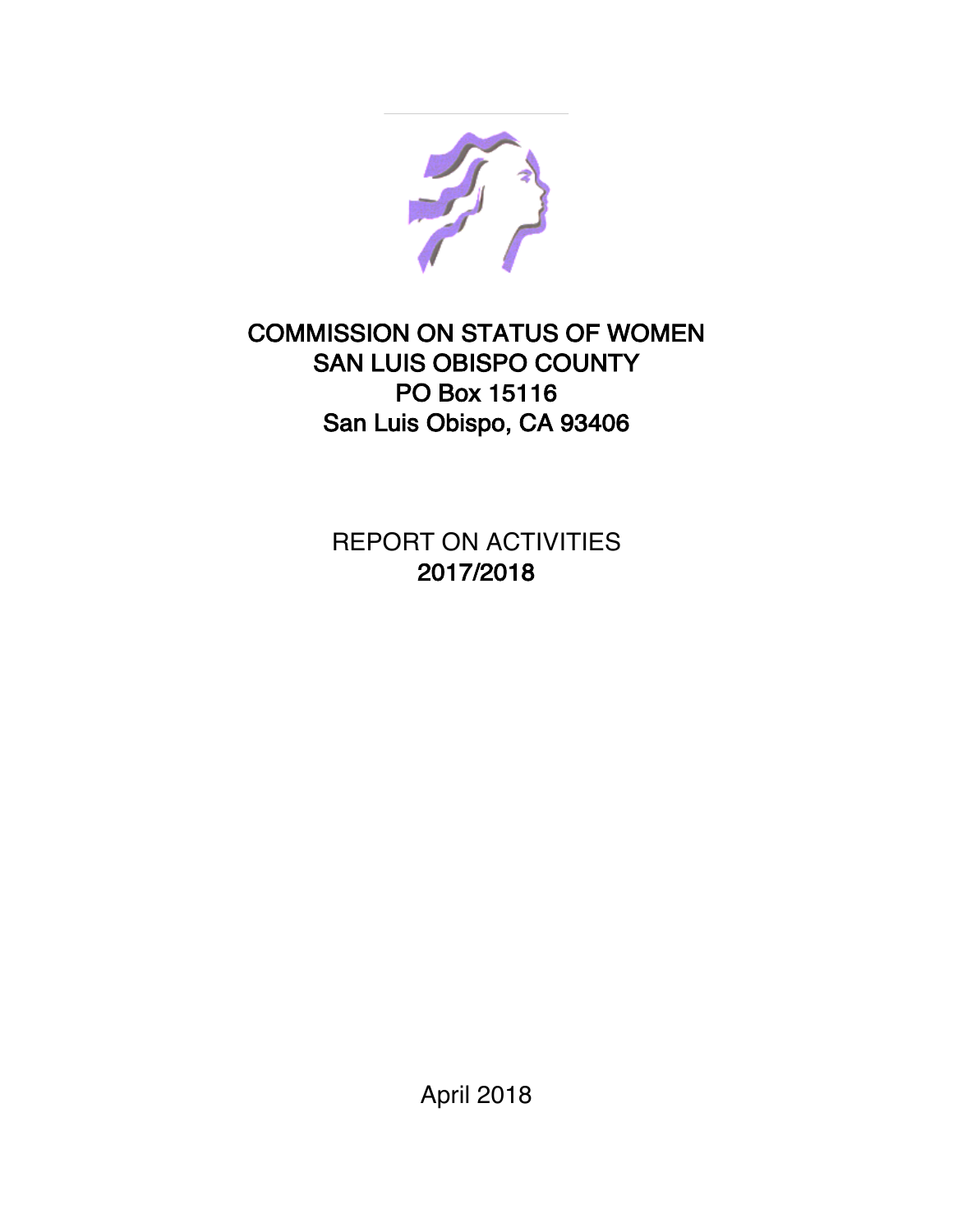# Table of Contents

|    | Association of California Commissions for Women (ACCW)  4                          |  |
|----|------------------------------------------------------------------------------------|--|
|    |                                                                                    |  |
|    |                                                                                    |  |
|    |                                                                                    |  |
|    |                                                                                    |  |
|    |                                                                                    |  |
|    |                                                                                    |  |
|    |                                                                                    |  |
|    | 1. How do you rate the overall quality of life for you and your family here in San |  |
|    |                                                                                    |  |
| 2. |                                                                                    |  |
| 3. |                                                                                    |  |
| 4. |                                                                                    |  |
| 5. | What are the barriers, if any, preventing you from getting help you may need?      |  |
|    | 10                                                                                 |  |
| 6. | What is the best way for you to receive information about future programs and      |  |
|    |                                                                                    |  |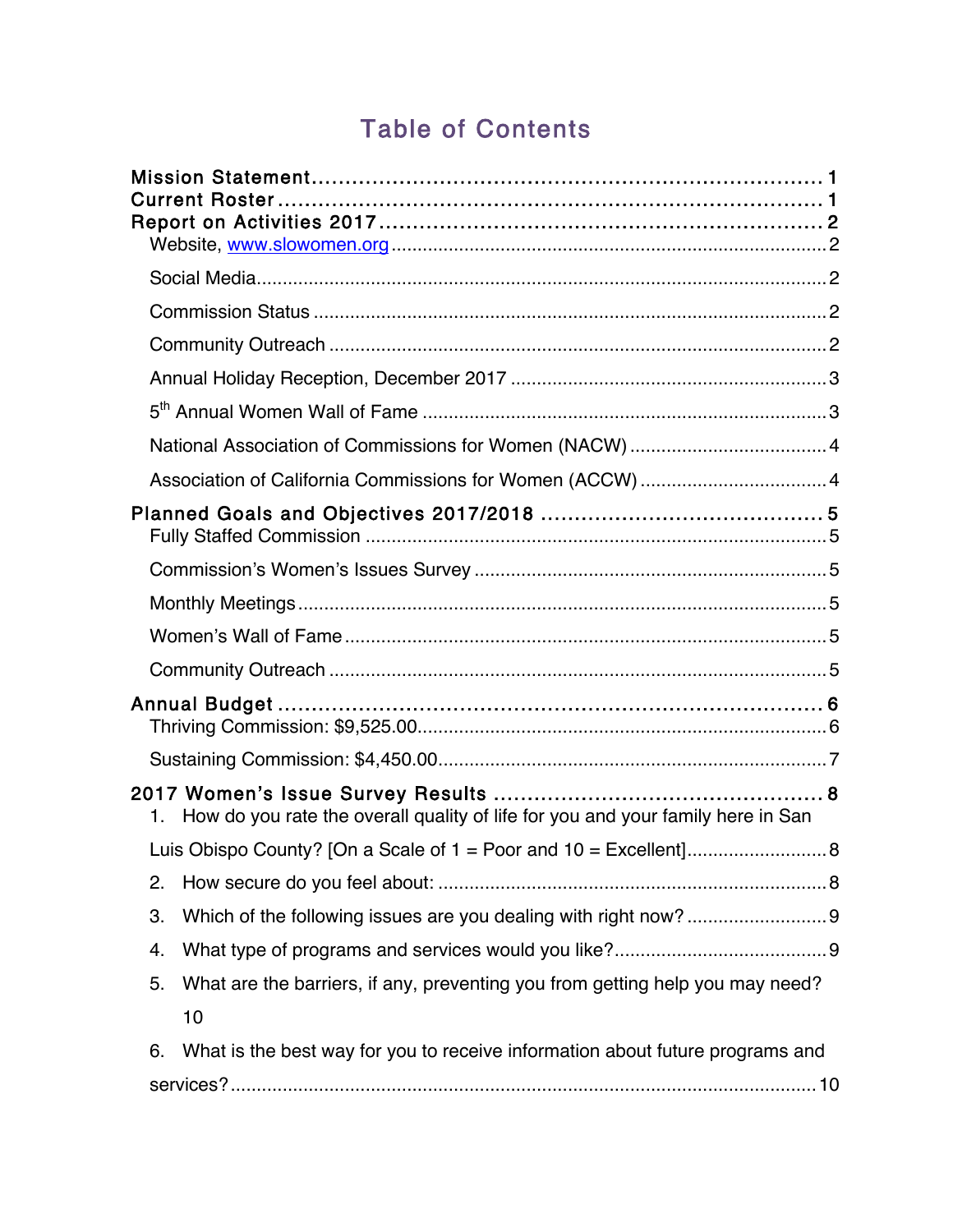|     | 7. Which of the following describes your current employment status?11   |  |
|-----|-------------------------------------------------------------------------|--|
| 8.  |                                                                         |  |
| 9.  |                                                                         |  |
| 10. |                                                                         |  |
| 11. |                                                                         |  |
| 12. | Please select your District's Board of Supervisor member.  13           |  |
| 13. | How well do you think your District Supervisor represents you?  13      |  |
| 14. |                                                                         |  |
|     |                                                                         |  |
| 16. |                                                                         |  |
|     |                                                                         |  |
|     | 18. What are the age range(s) of your children and how many in each age |  |
|     |                                                                         |  |
|     |                                                                         |  |
| 20. |                                                                         |  |
|     |                                                                         |  |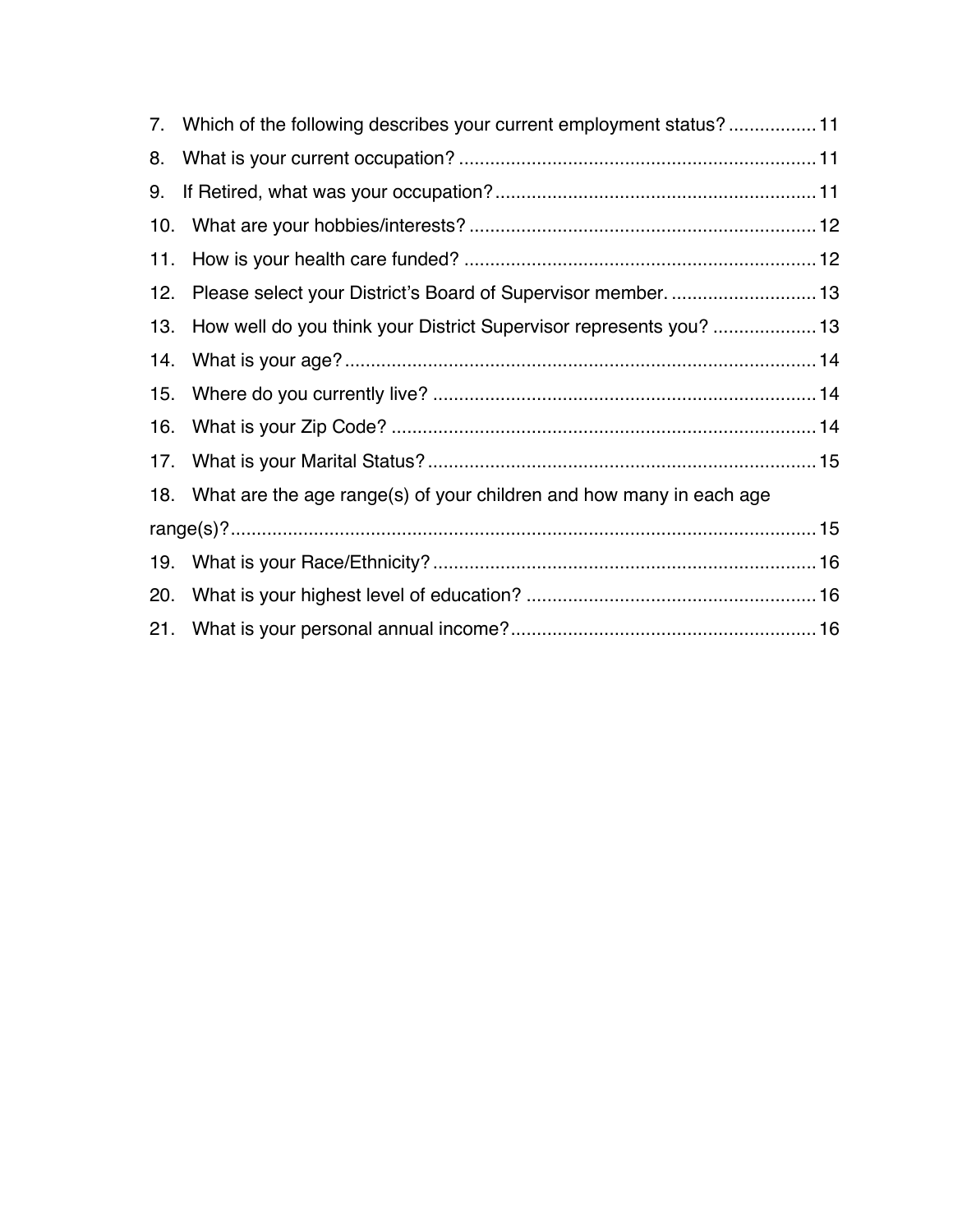## Mission Statement

The San Luis Obispo County Commission on the Status of Women is an official advisory body to the San Luis Obispo County Board of Supervisors. It is an advocate for equal rights and for the agencies and programs that support the health, socioeconomic, and professional well being of women in our community.

The Commission enhances the quality of women's lives by identifying key issues that face women in SLO County and by recommending solutions for those issues. It facilitates action by sponsoring projects and by serving as the coordinating body for the various community organizations that are dedicated to women. The Commission's goal is to increase collaborative efforts among groups to influence public policy.

## Current Roster

| District 1: | Ashley Harkey, Consuelo Meux, Joeli Yaguda   |
|-------------|----------------------------------------------|
| District 2: | Paulla Ufferheide, TWO VACANCIES             |
| District 3: | Amanda King, Christine Noffz, Rosemary Wrenn |
| District 4: | Robyn DeRohan, Deanna Teixeira, Kathy Veder  |
| District 5: | Shawna Scott, Shirley Summers, ONE VACANCY   |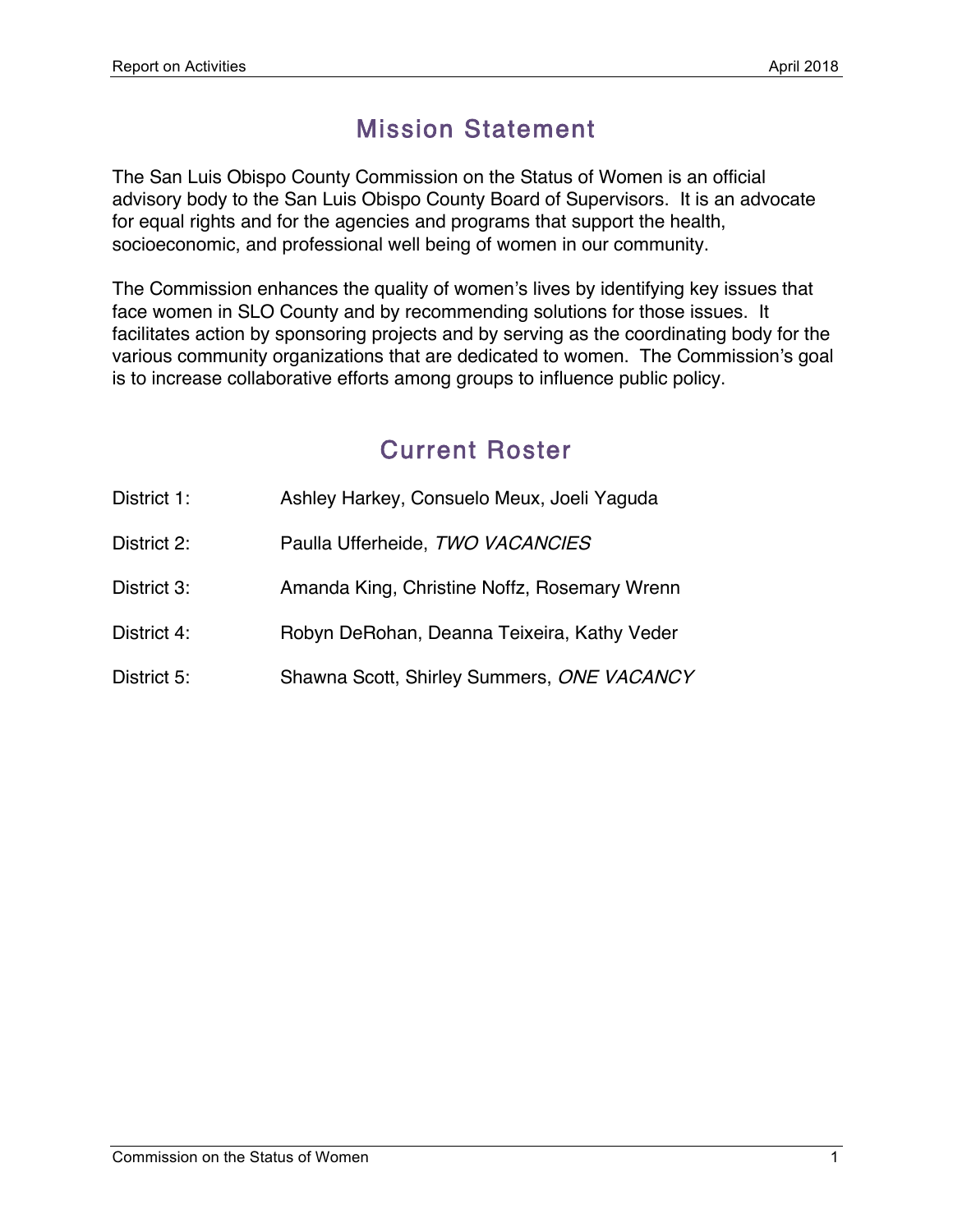# Report on Activities 2017

#### Goal: Collaboration and Visibility

#### Website, www.slowomen.org

- Commission website functioning
- Meeting agenda and minutes posted
- Commission's 2017 Women's Issues Survey in English and Spanish available in printable PDF format and SurveyMonkey for online completion
- Updated 2018 Women's Issues Survey is currently on the website

### Social Media

- Increased social media presence with Facebook, Twitter, LinkedIn, and NextDoor accounts.
- Interesting and motivating facts and articles about women

### Commission Status

• Gained three Commissioners: Joeli Yaguda, District 1, Deanna Teixeira, District 4, and Shirley Summers, District 5

## Community Outreach

- Guest Speakers
	- April 2017: Linna Thomas, Owner Coalesce Bookstore in Morro Bay with Carol McPhee Norton, Author and Past Chair of the Commission on the Status of Women to discuss her new book A Small Town Women's Movement: A Memoir about the formation of the Commission in 1975.
	- August 2017: National Organization for Women (NOW) members, Leslyn Keith and Angie King, to discuss a possible health forum and collaboration on a related event.
	- September 2017: Henry Ramos, Women's Foundation of California and Senior Editor with Arte Publico Press, University of Houston to discuss representation of men in Women's Foundation, Women's Policy Institute in Sacramento, and possible Central Coast board member recruitment.
- March 11, 2017:  $4<sup>th</sup>$  Annual Women's Wall of Fame Luncheon
- June 11, 2017: Launch Party for A Small Town Women's Movement: A Memoir at Coalesce Bookstore in Morro Bay.
- October 2017-December 2017: Accepted nominations for 5<sup>th</sup> Annual Women's Wall of Fame in the areas of Business, Service, and Volunteer.
- October 17, 2017: Contributed Venue to Free Community Healthcare Forum presented by AAUW (American Association of University Women) San Luis Obispo, AAUW Atascadero, and SLO NOW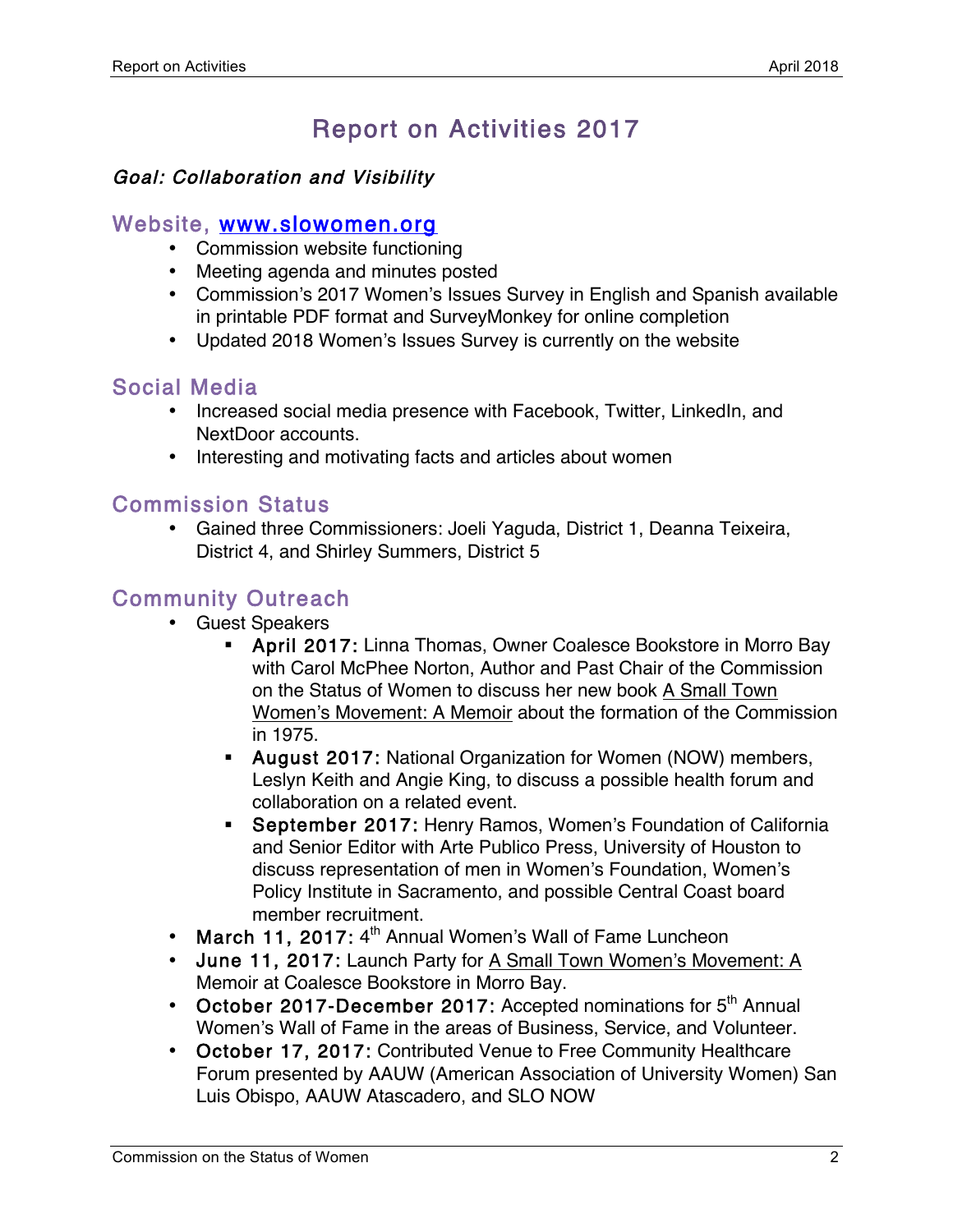- January 20, 2018: Hosted Table in "Call to Action Alley" at Women's March SLO
- March 10, 2018:  $5<sup>th</sup>$  Annual Women's Wall of Fame Luncheon
- March 12, 2018: Contributed venue for Free Showing of "Equal Means Equal" hosted by AAUW San Luis Obispo
- April 20, 2018: Host a table at the Cal Poly Women in Business (WIB) Association, Defining Her Future Conference

### Annual Holiday Reception, December 2017

- Altered reception hours to better include County employees, 4:30PM-6:00PM
- Attended by District 1 Supervisor John Peschong and Legislative Assistant Vicki Janssen, District 2 Supervisor Bruce Gibson and Legislative Assistant Cherie McKee, District 3 Legislative Assistant Hannah Miller, District 4 Supervisor Lynn Compton and Legislative Assistant Caleb Mott, District 5 Supervisor Debbie Arnold and Legislative Assistant Jennifer Caffee
- Many members of the local community

## 5<sup>th</sup> Annual Women Wall of Fame

- "Stronger Together" theme
- Contacted more than 300 organizations for nominations and collaboration
- Honored 13 women
- Collaborated with South Bay Women's Network (SBWN) to put on the event
- Event attracted over 140 guests
- Speaker, Police Chief, Deanna Cantrell

#### Women's Issues Survey, 2017

- Implemented Survey Monkey in January 2015
- Commissioners to reach out to agencies, organizations, and groups including but not limited to, the following:
	- Alzheimer/Dementia Resource Center
	- American Association of University Women (AAUW)
	- Area on Aging County
	- Atascadero Senior Center
	- Cal Poly
	- Cuesta College
	- Echo Homeless Shelter
	- Gay and Lesbian Alliance
	- **EXEC** Hispanic Business Association
	- Hospice of San Luis Obispo
	- Latino Outreach Council
	- League of Women Voters of San Luis Obispo County
	- Morro Bay Senior Center
	- North County Women's Resource Center
	- Paso Cares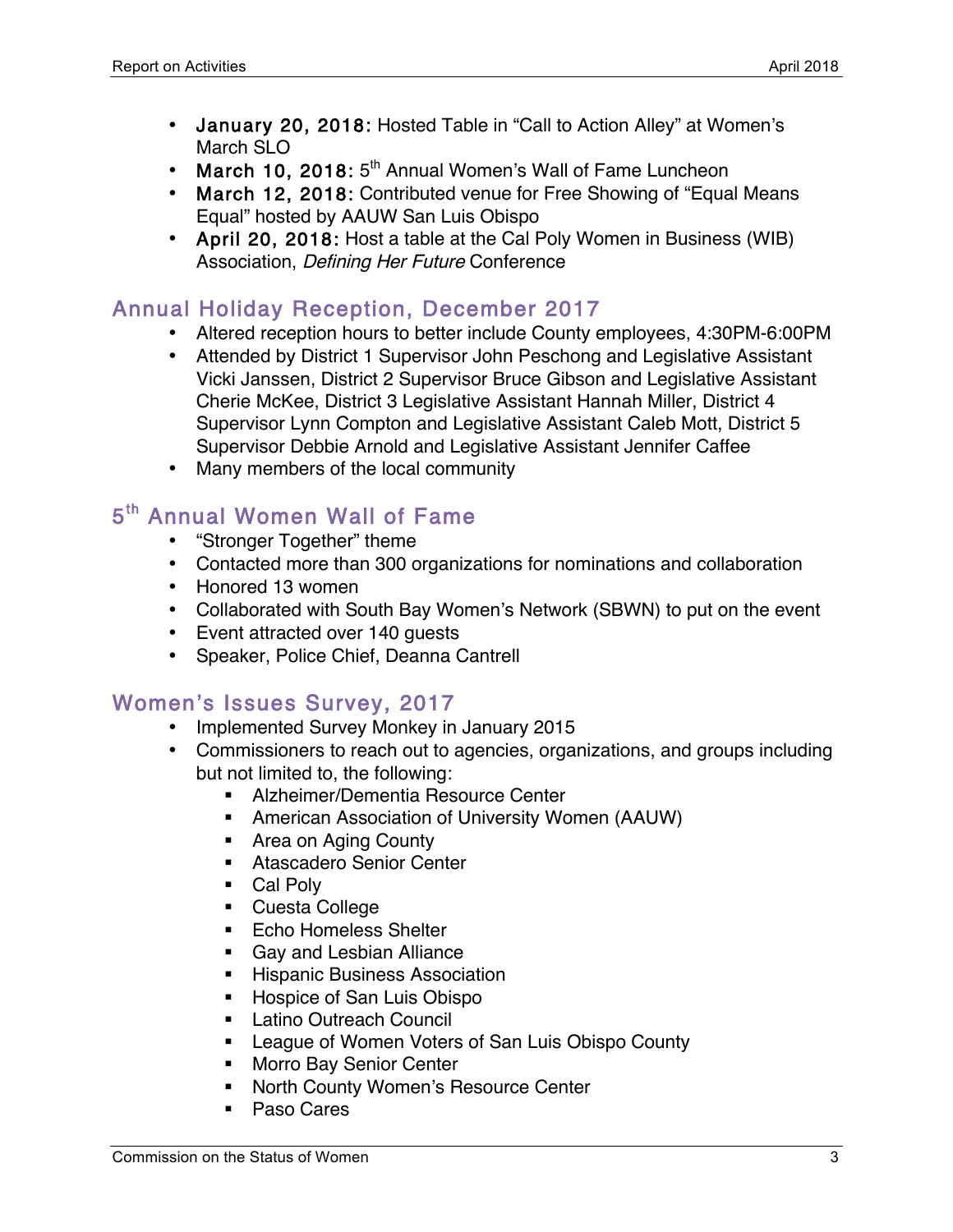- Paso Robles Senior Center
- Prado Day Center
- § RISE
- Restorative Partners
- San Luis Obispo Business Women
- San Luis Obispo Cattle Women
- San Luis Obispo County Jail
- San Luis Obispo Homeless Shelter/Prado Day Center
- San Luis Obispo Republican and Democratic Women
- San Luis Obispo Women's Shelter
- South County Hispanic population
- South County People's Kitchen
- Women Vets San Luis Obispo
- Women's Jail

### National Association of Commissions for Women (NACW)

- July 2017, Buffalo, NY Two Commissioners attended and presented summary report to Commission
- One Commissioner on the Board of the NACW

## Association of California Commissions for Women (ACCW)

- Commission attendance at annual retreat and working meeting
- Meeting attendance/participation
- Committee participation
- San Luis Obispo County Commission continues solid presence within ACCW
- One Commissioner on the Board of the ACCW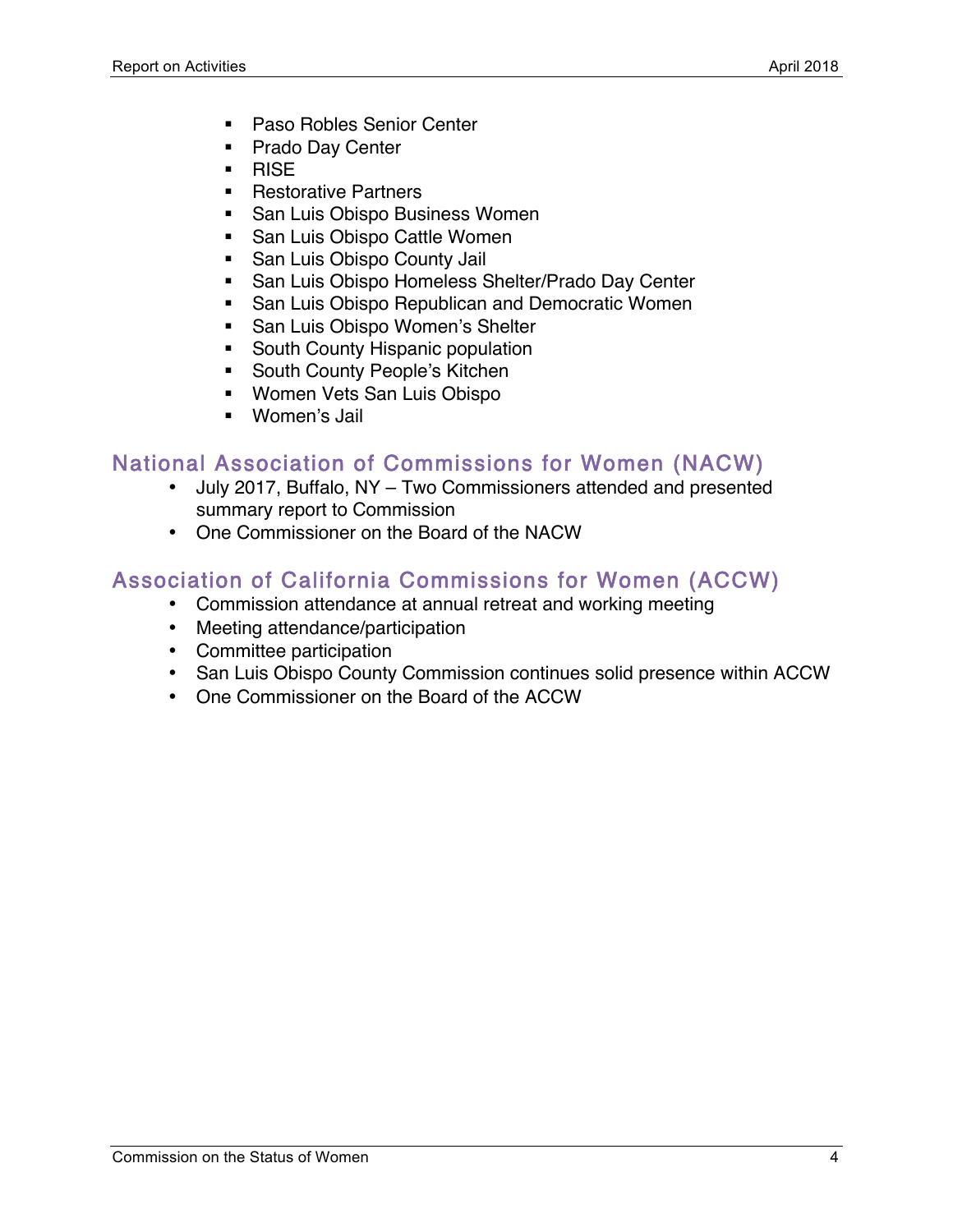# Planned Goals and Objectives 2017/2018

#### Fully Staffed Commission

- Continue to work with Board of Supervisors
- Continue collaboration with various County organizations and agencies for appointees with commitment
- Commission has the Commissioners to get the work done

### Commission's Women's Issues Survey

- Widen distribution to reach diverse County population
- Collect over 1000 surveys during 2018 survey year
- Use Survey Monkey to produce more comprehensive reports and see correlating factors
- Consolidate and report findings in Annual Report
- Reach out to diverse groups within the County

### Monthly Meetings

- Continue monthly meeting speakers to provide information/education and collaboration opportunities to Commission
- Post Agenda on website and social media well in advance to better include public
- Update Minutes on website for public to review meetings

#### Women's Wall of Fame

• Hold successful 6<sup>th</sup> Annual Women's Wall of Fame Luncheon, March 9, 2019, Madonna Inn

#### Community Outreach

- Continue building communication and collaboration tools:
	- § Website
	- Social Media
	- **•** Distribution list
	- Networks
- Attend Community events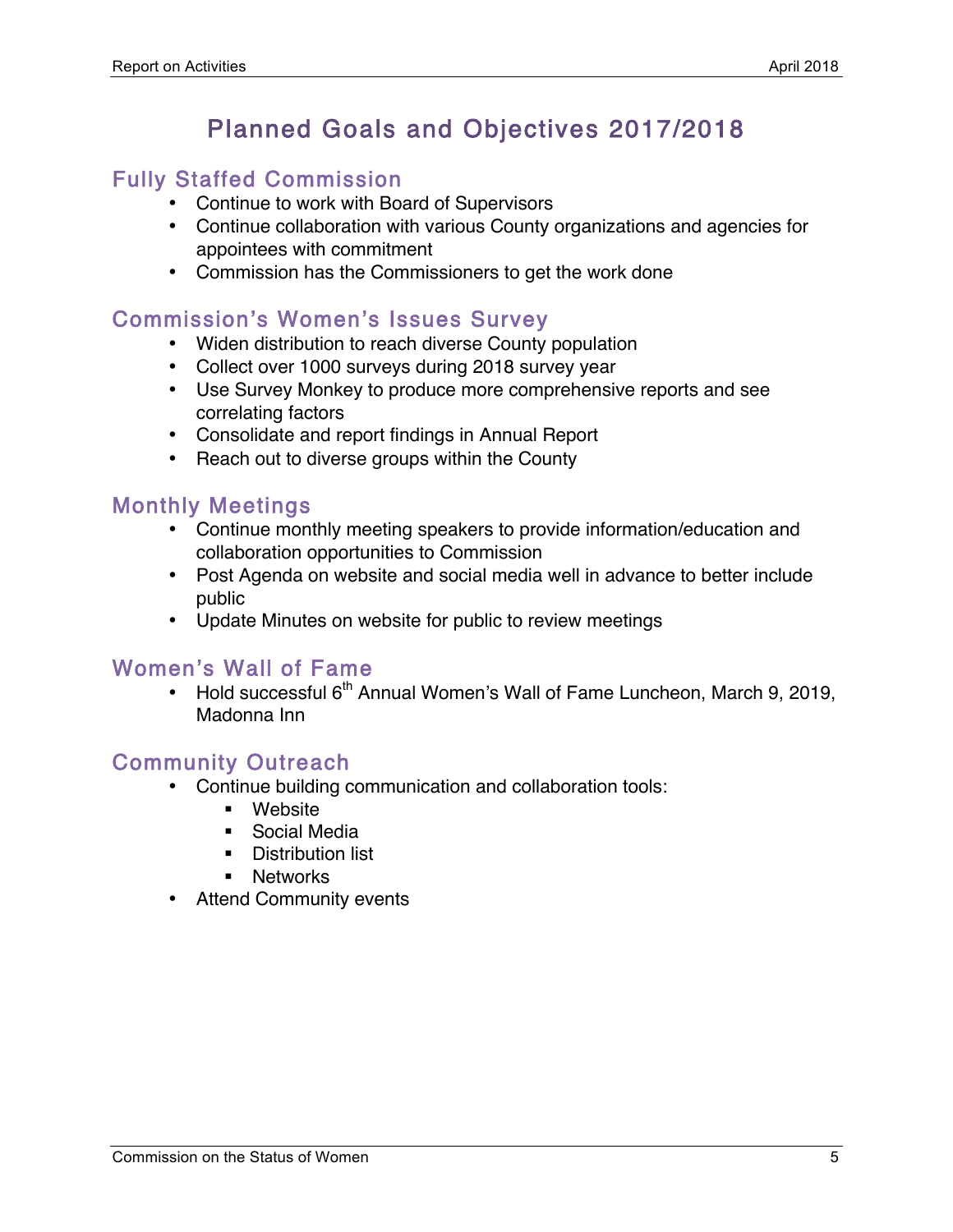# Annual Budget

## Thriving Commission: \$9,525.00

| <b>EXPENSE</b>                                                               | <b>AMOUNT</b> |
|------------------------------------------------------------------------------|---------------|
| <b>Dues</b>                                                                  |               |
| National Association of Commissions for Women (NACW)                         | \$<br>100.00  |
| Association of California Commission for Women (ACCW)                        | \$<br>50.00   |
| <b>Community Outreach</b>                                                    |               |
| <b>Survey Monkey</b>                                                         | \$<br>300.00  |
| 5 <sup>th</sup> Annual Women's Wall of Fame Event - March 2018               | \$3,800.00    |
| "Women's Way to" Events                                                      | \$1,000.00    |
| <b>Conventions and Meetings</b>                                              |               |
| NACW (registration and two nights lodging)                                   | \$1,500.00    |
| <b>Annual Retreat</b>                                                        | \$<br>125.00  |
| Public Hearings/Meetings within State (CA Vet, ACCW, other CA<br>Commissions | \$<br>500.00  |
| <b>Operational Costs</b>                                                     |               |
| Printing/Reproductions (Survey, Brochure)                                    | \$<br>500.00  |
| Website Management (including Cyber Security)                                | \$1,000.00    |
| Postage                                                                      | 100.00<br>\$  |
| <b>Telephone Line/County Voicemail</b>                                       | \$<br>50.00   |
| <b>Badges/Name Tags/Business Cards</b>                                       | 100.00<br>\$  |
| <b>Advertising (Public Notices)</b>                                          | \$<br>400.00  |
| <b>TOTAL</b>                                                                 | \$9,525.00    |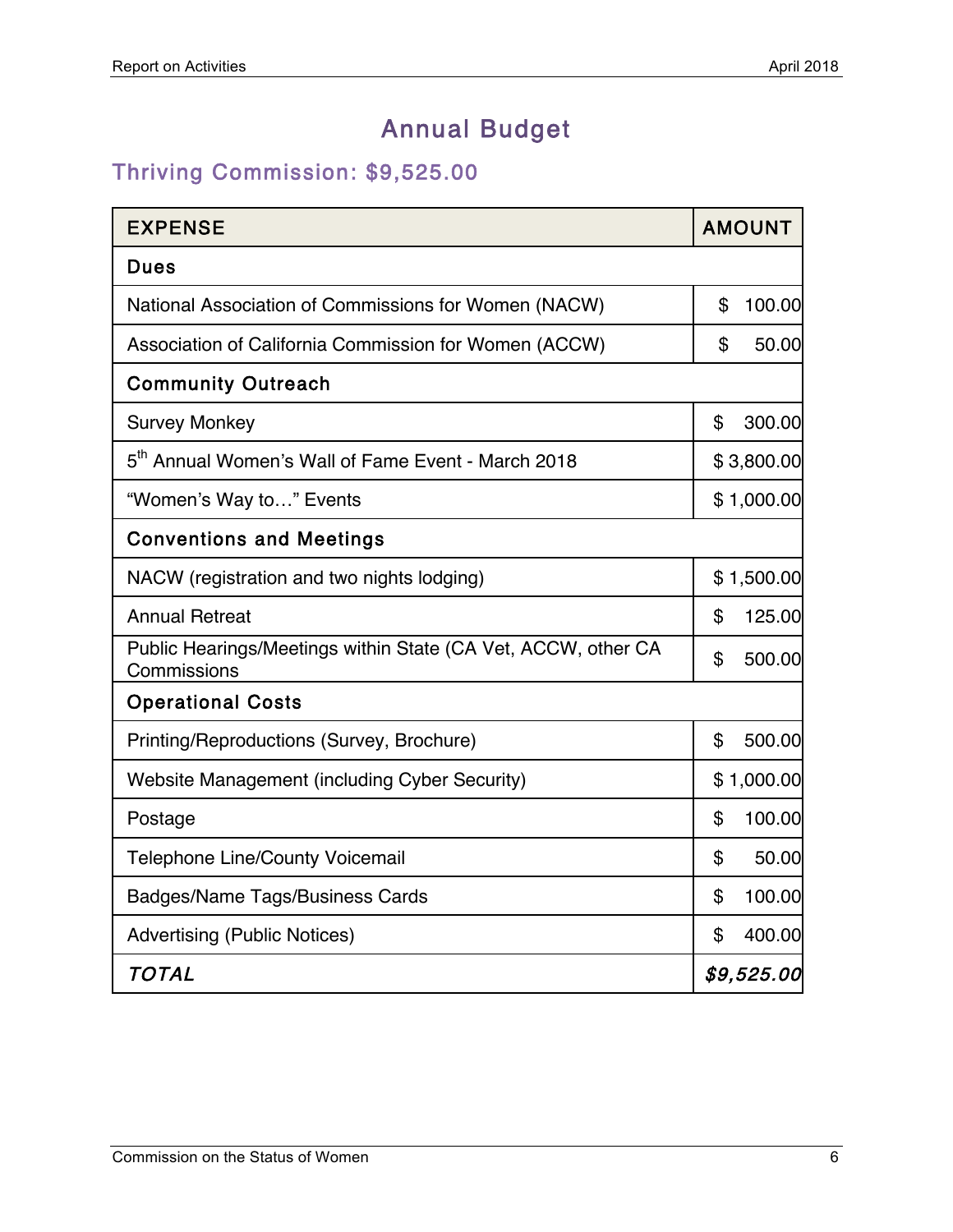## Sustaining Commission: \$4,450.00

| <b>EXPENSE</b>                                                               | <b>AMOUNT</b> |
|------------------------------------------------------------------------------|---------------|
| <b>Dues</b>                                                                  |               |
| <b>NACW</b>                                                                  | \$<br>100.00  |
| <b>ACCW</b>                                                                  | \$<br>50.00   |
| <b>Conventions and Meetings</b>                                              |               |
| NACW (registration and two nights lodging)                                   | \$1,500.00    |
| <b>Annual Retreat</b>                                                        | \$<br>100.00  |
| Public Hearings/Meetings within State (CA Vet, ACCW, other CA<br>Commissions | \$<br>500.00  |
| <b>Operational Costs</b>                                                     |               |
| Printing/Reproductions (Survey, Brochure)                                    | \$<br>300.00  |
| <b>Survey Monkey</b>                                                         | \$<br>300.00  |
| Website Management (with Cyber Security                                      | \$1,000.00    |
| Postage                                                                      | \$<br>100.00  |
| <b>Telephone Line/County Voicemail</b>                                       | \$<br>50.00   |
| <b>Badges/Name Tags/Business Cards</b>                                       | \$<br>50.00   |
| Advertising (public notices)                                                 | \$<br>400.00  |
| <b>TOTAL</b>                                                                 | \$4,450.00    |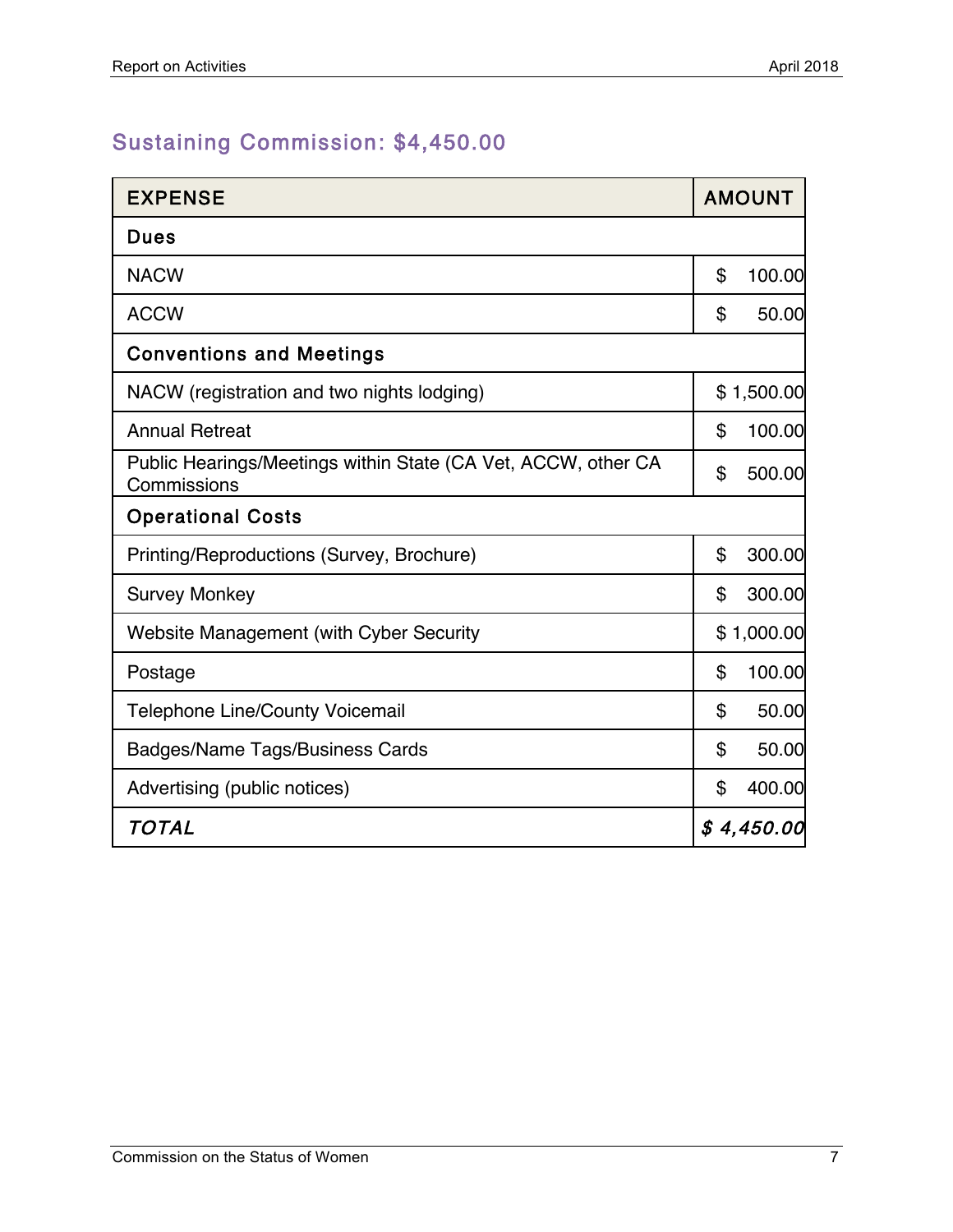## 2017 Women's Issue Survey Results

No surveys were eliminated from the sample. 11 Spanish Surveys and 793 English Surveys for a total of 804 total surveys were submitted.

1. How do you rate the overall quality of life for you and your family here in San Luis Obispo County? [On a Scale of 1 = Poor and 10 = Excellent]

| Rating       | <u>Responses</u> | Percentage |
|--------------|------------------|------------|
|              | $\overline{2}$   | 0.25%      |
| $\mathbf{2}$ | 6                | 0.76%      |
| 3            | 10               | 1.26%      |
| 4            | 6                | 0.76%      |
| 5            | 32               | 4.04%      |
| 6            | 30               | 3.78%      |
| 7            | 105              | 13.24%     |
| 8            | 236              | 29.76%     |
| 9            | 151              | 19.04%     |
|              | 215              | 27.11%     |

11 respondents did not answer this question.

### 2. How secure do you feel about:

|                       | Not at<br>All<br><b>Secure</b> | Slightly<br><b>Secure</b> | <b>Secure</b> | <b>Very</b><br><b>Secure</b> | <b>Extremely</b><br><b>Secure</b> |
|-----------------------|--------------------------------|---------------------------|---------------|------------------------------|-----------------------------------|
| Your physical health? | 4.36%                          | 16.31%                    | 41.59%        | 28.27%                       | 9.46%                             |
|                       | (35/803)                       | (131/803)                 | (334/803)     | (227/803)                    | (76/803)                          |
| <b>Your emotional</b> | 2.39%                          | 10.68%                    | 41.83%        | 30.43%                       | 14.57%                            |
| security?             | (19/796)                       | (85/796)                  | (333/796)     | (243/796)                    | (116/796)                         |
| <b>Your financial</b> | 13.55%                         | 27.85%                    | 31.12%        | 20.83%                       | 6.65%                             |
| security?             | (108/797)                      | (222/797)                 | (248/797)     | (166/797)                    | (53/797)                          |

1-8 respondents did not answer this question.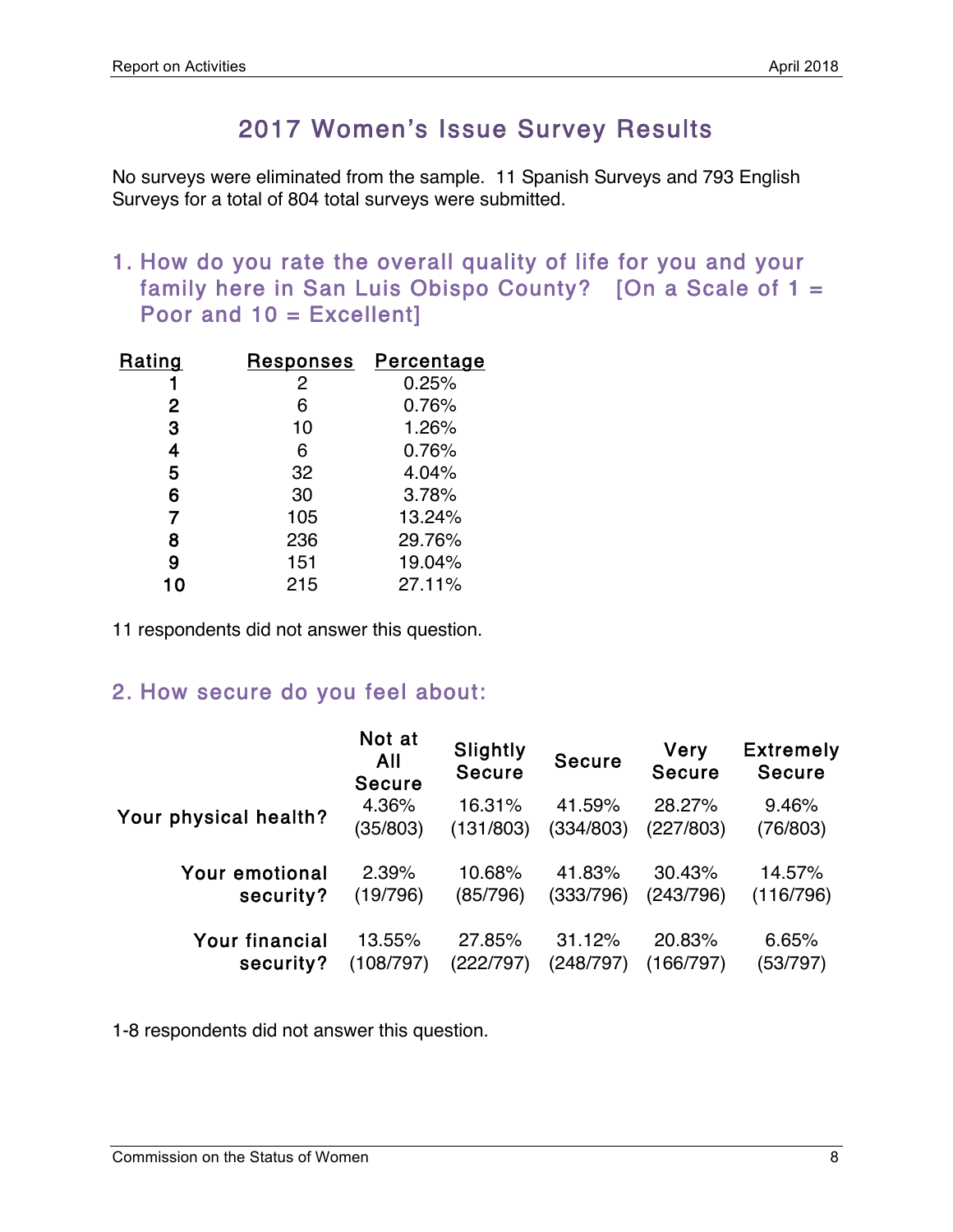### 3. Which of the following issues are you dealing with right now?

|                                     | Percentage | Responses |
|-------------------------------------|------------|-----------|
| <b>Financial Security</b>           | 33.00%     | 263       |
| <b>Health Issues</b>                | 29.61%     | 236       |
| Affordable Housing, Lack of Housing | 27.10%     | 216       |
| <b>None</b>                         | 25.72%     | 205       |
| Other (please specify)              | 13.68%     | 109       |
| <b>Elder/Senior Care</b>            | 13.68%     | 109       |
| <b>Mental Health</b>                | 13.30%     | 106       |
| <b>Childcare/Children's Issues</b>  | 9.79%      | 78        |
| <b>Discrimination</b>               | 7.03%      | 56        |
| Unemployment                        | 5.02%      | 40        |
| <b>Lack of Transportation</b>       | 4.89%      | 39        |
| Legal Issues                        | 3.39%      | 39        |
| Drug/Alcohol Abuse                  | 2.76%      | 22        |
| Hunger/Nutrition                    | 2.51%      | 20        |
| <b>Violence/Domestic Abuse</b>      | 0.50%      | 4         |

7 respondents did not answer this question.

Other issues were reported as: Healthcare/Lack of Services, Low Wages, Disability, Homelessness, Safety Concerns, Discrimination, Age, Environmental Concerns, Neighbor Disputes, Traffic, Infrastructure, Retirement, College Tuition, Divorce, Public Transportation, Lack of Shopping, Teen Issues, Immigration Issues, Discrimination, LGBTQ

### 4. What type of programs and services would you like?

|                             | Percentage | <b>Responses</b> |
|-----------------------------|------------|------------------|
| <b>Health Issues</b>        | 37.77%     | 295              |
| <b>Senior Issues</b>        | 31.63%     | 247              |
| <b>Financial Planning</b>   | 27.14%     | 212              |
| <b>Birth Control</b>        | 20.49%     | 160              |
| <b>Education</b>            | 20.10%     | 157              |
| <b>Small Business</b>       | 16.26%     | 127              |
| Childcare                   | 15.49%     | 121              |
| <b>None</b>                 | 15.49%     | 121              |
| <b>Job Searching</b>        | 14.98%     | 117              |
| Technology                  | 14.34%     | 112              |
| Other (please specify)      | 13.44%     | 105              |
| <b>Vocational Education</b> | 13.44%     | 105              |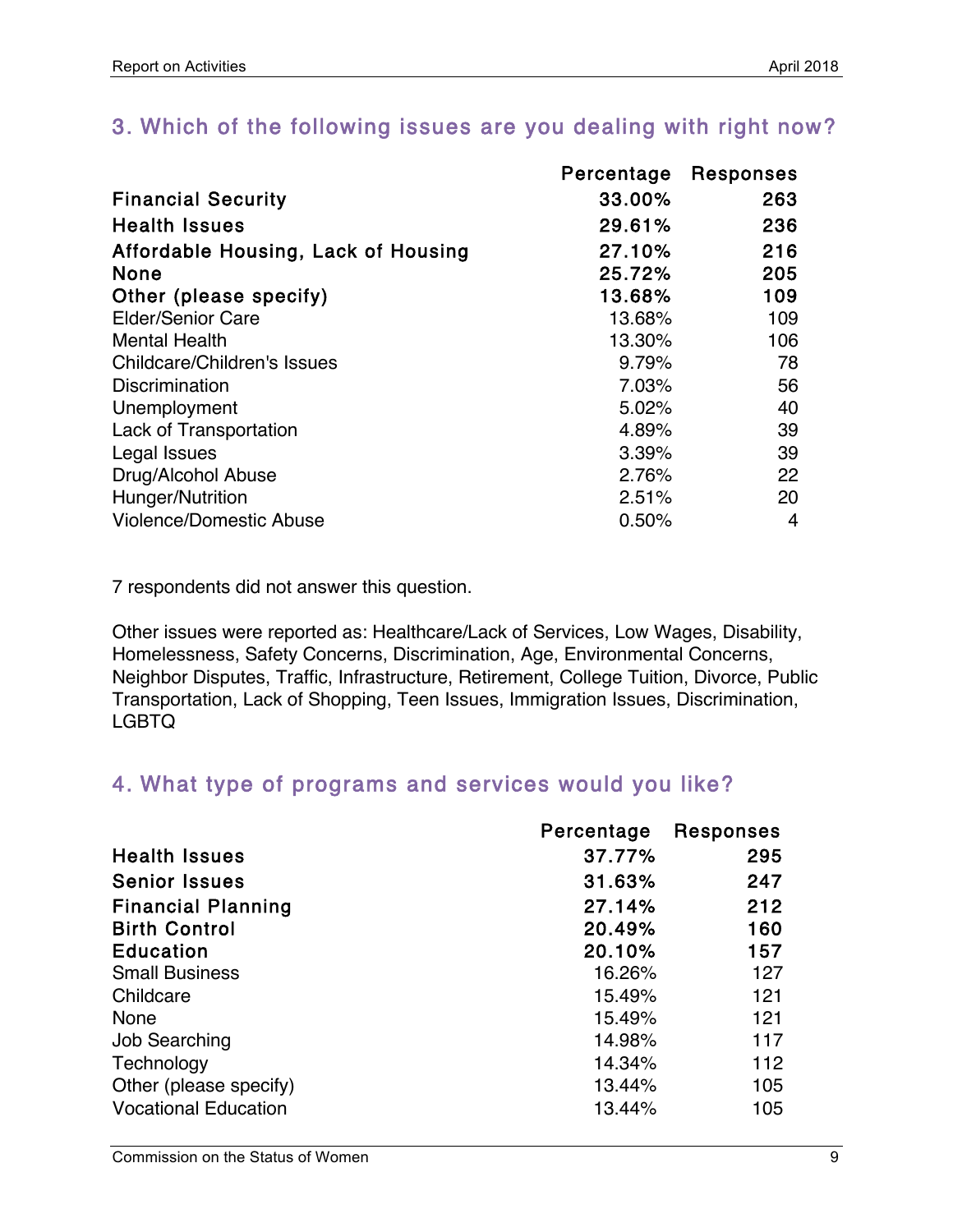| Teen Issues             | 10.88%   | 85 |
|-------------------------|----------|----|
| Mentor                  | $9.99\%$ | 78 |
| Legal Issues            | $9.99\%$ | 78 |
| <b>Family Relations</b> | 9.48%    | 74 |

23 respondents did not answer this question.

#### 5. What are the barriers, if any, preventing you from getting help you may need?

|                                        | Percentage | <b>Responses</b> |
|----------------------------------------|------------|------------------|
| <b>None</b>                            | 36.96%     | 282              |
| Don't Know What Services Are Available | 34.47%     | 263              |
| <b>Finances</b>                        | 27.26%     | 208              |
| Don't Know How to Access Services      | 15.73%     | 120              |
| Intimidated/Hesitant to Ask for Help   | 13.89%     | 106              |
| Other (please specify)                 | 12.19%     | 93               |
| Transportation                         | 3.80%      | 29               |
| Technology (Internet)                  | 3.15%      | 24               |
| Language                               | 1.57%      | 12 <sup>2</sup>  |

41 respondents did not answer this question.

Other barriers were reported as: Lack of Health Services and Doctors not taking new patients

### 6. What is the best way for you to receive information about future programs and services?

|                                  | Percentage | <b>Responses</b> |
|----------------------------------|------------|------------------|
| Email                            | 60.38%     | 471              |
| Website                          | 55.13%     | 430              |
| Social Media (Facebook, Twitter, | 48.97%     | 382              |
| LinkedIn)                        |            |                  |
| <b>Word of Mouth</b>             | 26.67%     | 208              |
| Newspaper                        | 26.54%     | 207              |
| <b>TV/Radio</b>                  | 25.00%     | 195              |
| <b>Newsletter</b>                | 18.85%     | 147              |
| <b>Flyers</b>                    | 9.23%      | 72               |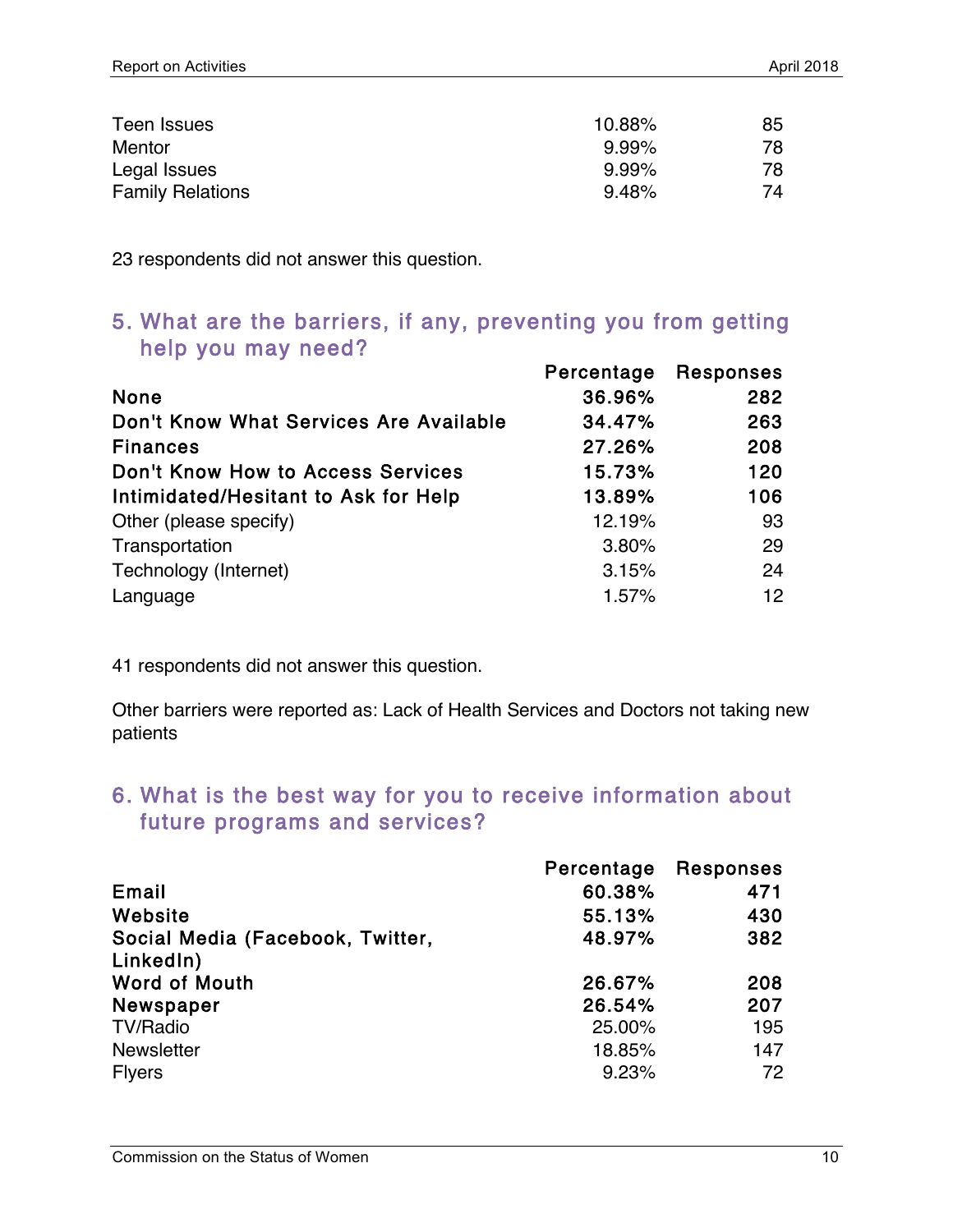24 respondents did not answer this question.

### 7. Which of the following describes your current employment status?

|                                   | Percentage | Responses |
|-----------------------------------|------------|-----------|
| <b>Employed Full Time</b>         | 33.00%     | 265       |
| Retired                           | 32.13%     | 258       |
| <b>Employed Part Time</b>         | 16.69%     | 134       |
| Self-Employed                     | 12.08%     | 97        |
| Homemaker/Housewife (Stay at Home | 7.47%      | 60        |
| Mom)                              |            |           |
| <b>Student</b>                    | 4.98%      | 40        |
| <b>Disabled</b>                   | 4.61%      | 37        |
| Unemployed                        | 3.86%      | 31        |
| Military                          | 0.25%      | 2         |

1 respondent did not answer this question.

### 8. What is your current occupation?

The occupations listed were as follows:

Accountant, Account Manager, Actor, Administrative Assistant, Aerospace Engineer, Architect, Business Analyst, Caregiver, CNA, Copy Editor, Customer Service Representative, Engineer, Forensic Psychiatric Technician, GIS Analyst, Graphic Designer, Grocery Store Clerk, Home Health Aide, Housekeeper, Human Resources Analyst, Lawyer, Librarian, Marketing, Medical Assistant, Medical Scribe, Nurse Practitioner, Paralegal, Pharmacy Technician, Professor, Program Coordinator, Project Manager, Realtor, Receptionist, Registered Nurse (RN), Retail Clerk, Retail Supervisor, Sales, School Counselor, Social Media Manager, Special Education Instructional Assistant, Student, Teacher, Trip Leader, Therapist, Tutor, Underwriter, Veterinarian, Wine Club Manager, and Writer

### 9. If Retired, what was your occupation?

The occupations listed were as follows:

Accounting, Administrator, Analyst, Assistant, Business Owner, Cal Poly, County, Designer, Director, Editor, Education, Health Inspector, Human Resources, Librarian, Manager, Paralegal, Professor, Real Estate, Registered Nurse (RN), Service, Social Worker, Teacher, Tech, Therapist, and Writer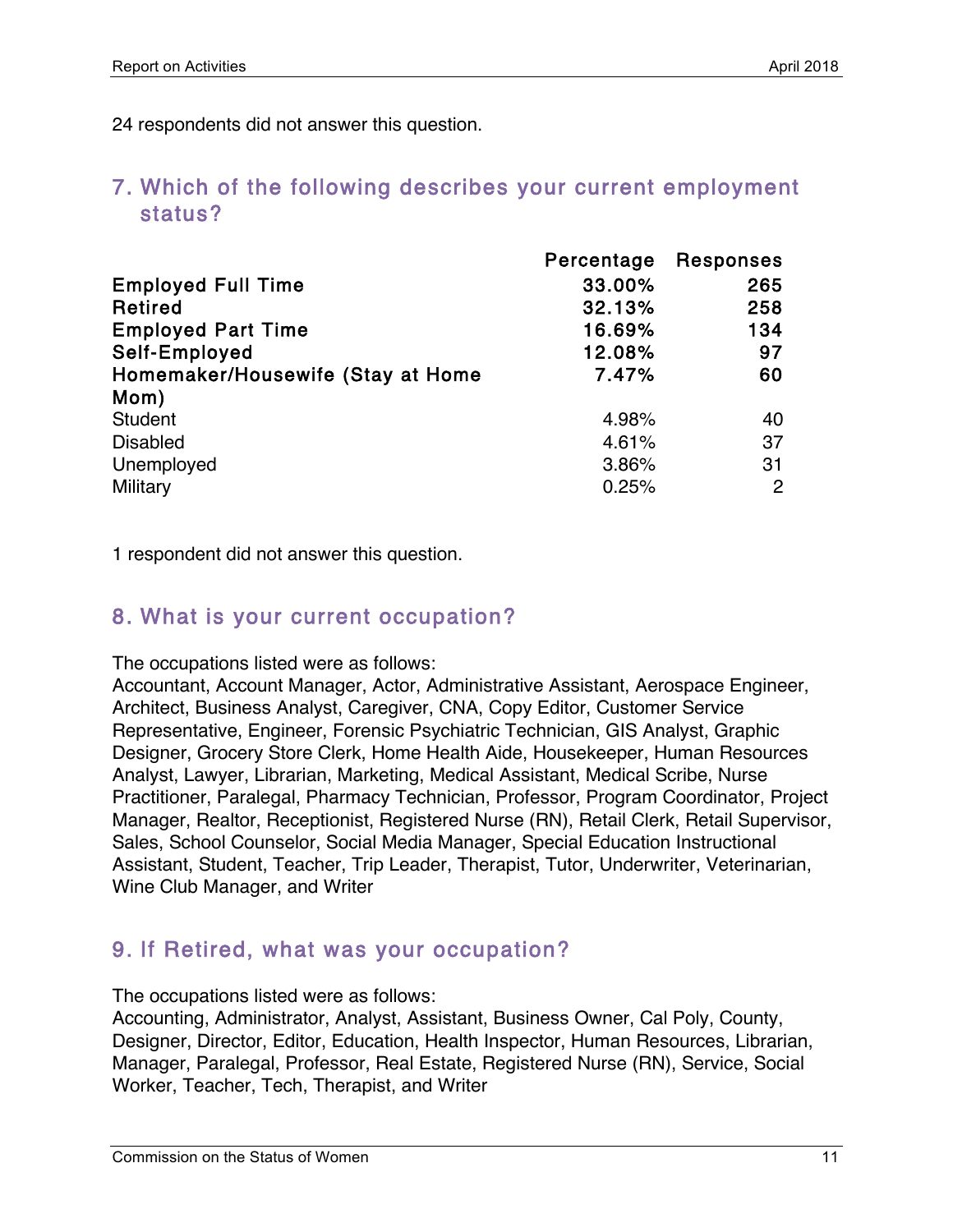### 10. What are your hobbies/interests?

|                        | Percentage | <b>Responses</b> |
|------------------------|------------|------------------|
| Reading                | 68.55%     | 547              |
| <b>Travel</b>          | 57.39%     | 458              |
| Cooking                | 50.50%     | 403              |
| <b>Hiking</b>          | 49.62%     | 396              |
| Gardening              | 46.49%     | 371              |
| <b>Arts and Crafts</b> | 45.99%     | 367              |
| <b>Music</b>           | 44.61%     | 340              |
| Exercise               | 42.61%     | 340              |
| Volunteering           | 41.35%     | 330              |
| Internet               | 32.58%     | 260              |
| Camping                | 31.45%     | 251              |
| <b>Games and Cards</b> | 20.18%     | 161              |
| Writing                | 19.80%     | 158              |
| Swimming               | 19.67%     | 157              |
| Sewing                 | 19.55%     | 156              |
| Other (please specify) | 15.29%     | 122              |
| Golf                   | 4.14%      | 33               |

6 respondents did not answer this question.

### 11. How is your health care funded?

|                                | Percentage | <b>Responses</b> |
|--------------------------------|------------|------------------|
| Employer                       | 39.95%     | 318              |
| Medicare*                      | 30.78%     | 245              |
| Self-Funded                    | 17.46%     | 139              |
| Spouse/Partner                 | 15.95%     | 127              |
| Affordable Care Act/Covered CA | 6.78%      | 54               |
| Medi-Cal*                      | 5.65%      | 45               |
| Parents                        | 4.52%      | 36               |
| I Have None                    | 2.51%      | 20               |
| Military                       | 1.88%      | 15               |

\*It is possible for certain respondents to receive both Medicare and Medi-Cal benefits.

8 respondents did not answer this question.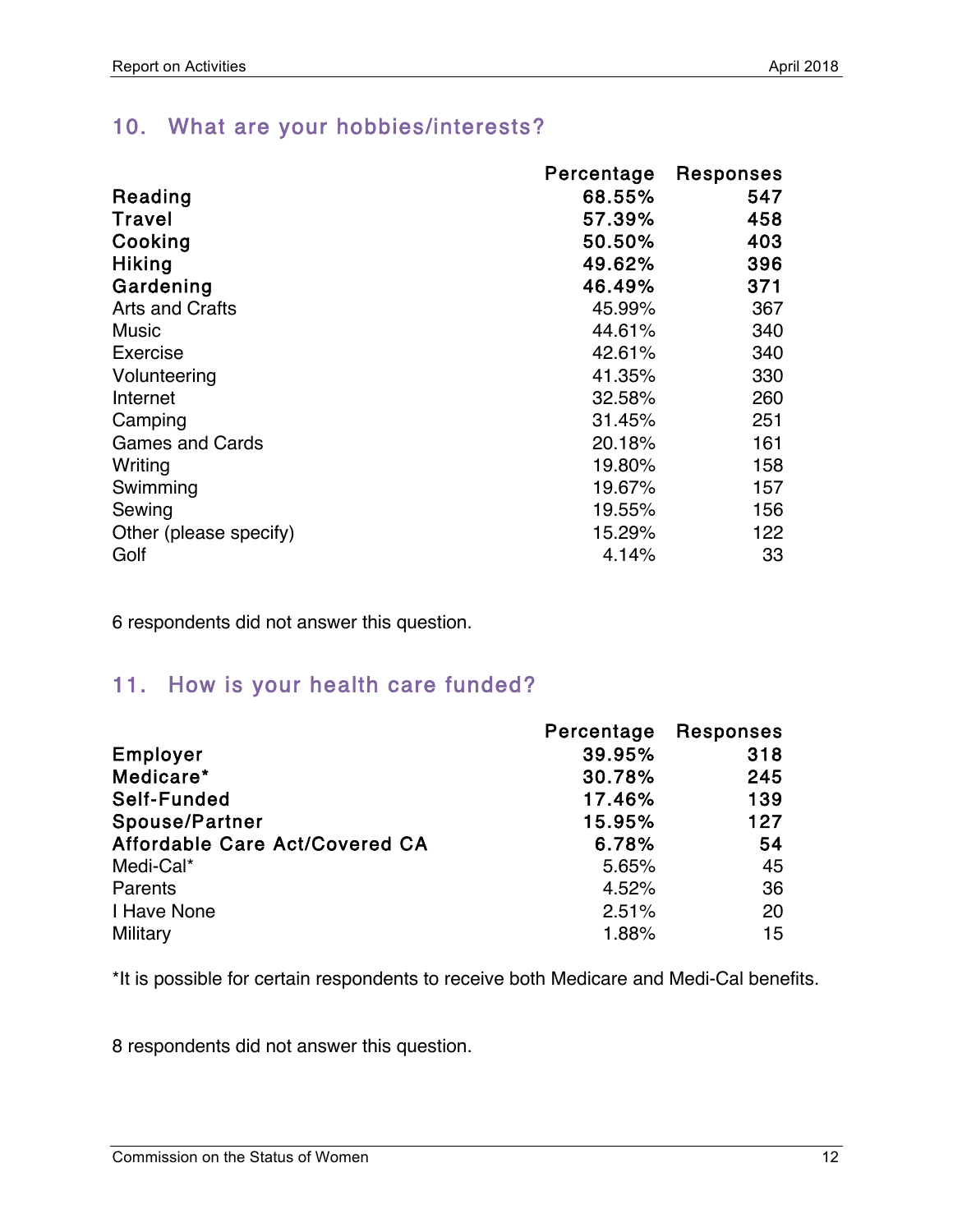### 12. Please select your District's Board of Supervisor member.

|                           | Percentage Responses |     |
|---------------------------|----------------------|-----|
| District 1: John Peschong | 7.12%                | 52  |
| District 2: Bruce Gibson  | 17.12%               | 125 |
| District 3: Adam Hill     | 32.19%               | 235 |
| District 4: Lynn Compton  | 4.52%                | 33  |
| District 5: Debbie Arnold | 10.55%               | 77  |
| <b>Unknown</b>            | 28.49%               | 208 |

74 respondents did not answer this question.

### 13. How well do you think your District Supervisor represents you?

|          | <b>Excellent Very Good</b> | Good     | Okav      | Poor     | Very<br>Poor | Don't<br>Know |
|----------|----------------------------|----------|-----------|----------|--------------|---------------|
| 7.46%    | 11.39%                     | 11.26%   | 18.72%    | 5.76%    | 9.95%        | 35.47%        |
| (57/764) | (87/764)                   | (86/764) | (143/764) | (44/764) | (76/764)     | (271/764)     |

40 respondents did not answer this question.

Respondents who specified a district responded as follows:

|                   | <b>Excellent</b> | <b>Very</b><br>Good | Good   | Okay   | Poor   | <b>Very</b><br>Poor | Don't<br>Know |
|-------------------|------------------|---------------------|--------|--------|--------|---------------------|---------------|
| <b>District 1</b> | 5.77%            | 1.92%               | 5.77%  | 25.00% | 17.31% | 15.38%              | 28.85%        |
|                   | (3)              |                     | (3)    | (13)   | (9)    | (8)                 | (15)          |
| District 2        | 21.60%           | 22.40%              | 12.80% | 25.60% | 4.80%  | 3.20%               | 9.60%         |
|                   | (27)             | (28)                | (16)   | (32)   | (6)    | (4)                 | (12)          |
| District 3        | 9.83%            | 18.38%              | 20.94% | 20.51% | 2.99%  | 8.97%               | 18.38%        |
|                   | (23)             | (43)                | (49)   | (48)   | (7)    | (21)                | (43)          |
| District 4        | 0.00%            | 18.18%              | 9.09%  | 15.15% | 18.18% | 27.27%              | 12.12%        |
|                   | (0)              | (6)                 | (3)    | (5)    | (6)    | (9)                 | (4)           |
| District 5        | 2.60%            | 5.19%               | 10.39% | 16.88% | 14.29% | 36.36%              | 14.29%        |
|                   | (2)              | (4)                 | (8)    | (13)   | (11)   | (28)                | (11)          |
| <b>Unknown</b>    | 0.53%            | 1.06%               | 0.53%  | 10.58% | 2.12%  | 2.12%               | 83.07%        |
|                   | (1)              | (2)                 | (1)    | (20)   | (4)    | (4)                 | (157)         |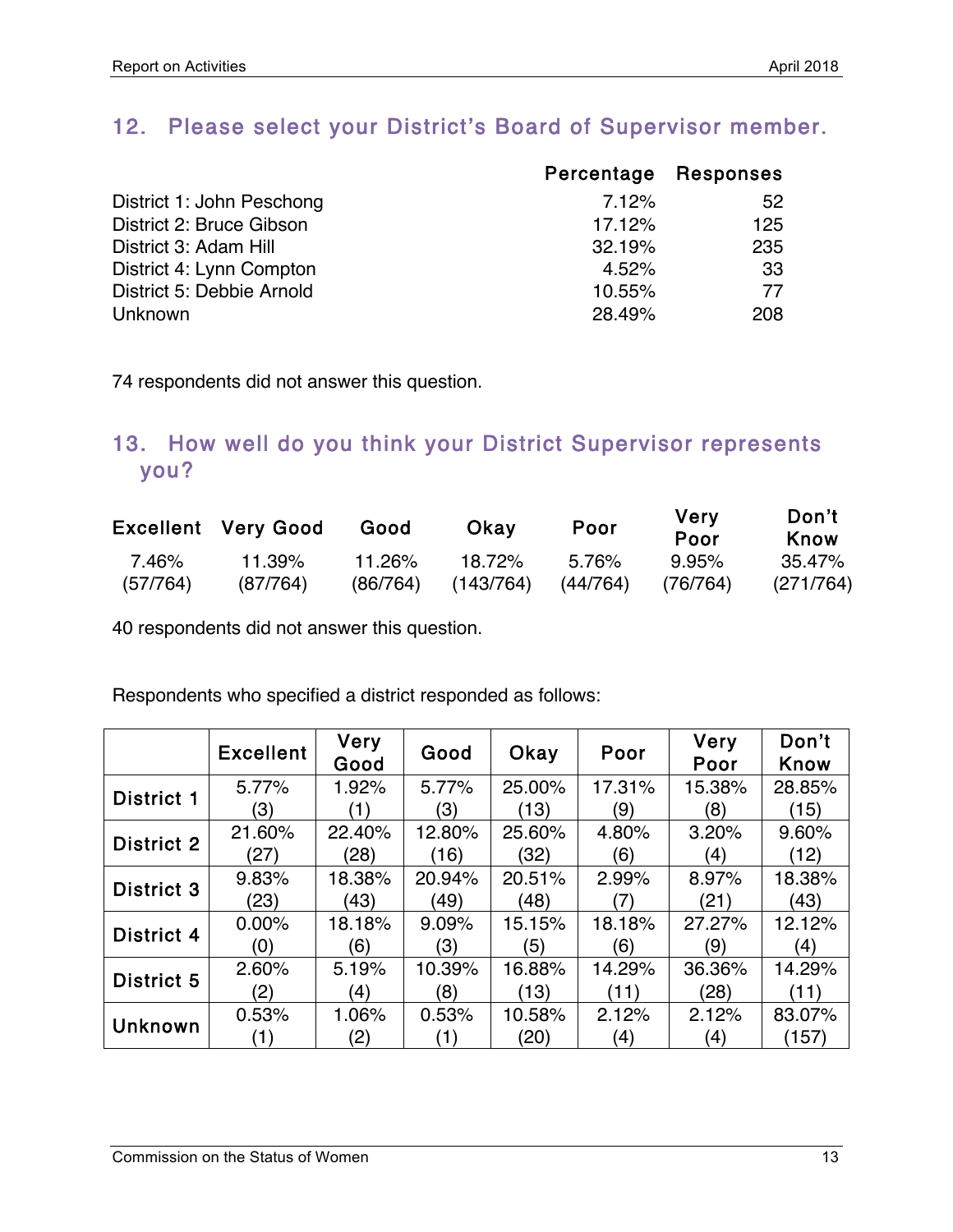## 14. What is your age?

|             | Percentage | <b>Responses</b> |
|-------------|------------|------------------|
| Under 12    | 0.00%      | O                |
| $12 - 17$   | 0.75%      | 6                |
| 18-24       | 4.53%      | 36               |
| 25-34       | 12.08%     | 96               |
| $35 - 44$   | 13.96%     | 111              |
| 45-54       | 15.85%     | 126              |
| 55-64       | 22.39%     | 178              |
| 65-74       | 24.15%     | 192              |
| 75 and over | 6.29%      | 50               |

9 respondents did not answer this question.

## 15. Where do you currently live?

|                 | Percentage | Responses |
|-----------------|------------|-----------|
| Own home        | 69.18%     | 550       |
| Rented house    | 18.74%     | 149       |
| Apartment       | 8.81%      | 70        |
| <b>Parents</b>  | 3.14%      | 25        |
| <b>Homeless</b> | 0.13%      |           |
| <b>Shelter</b>  | 0.00%      |           |

9 respondents did not answer this question.

## 16. What is your Zip Code?

|                                    | Percentage | Responses |
|------------------------------------|------------|-----------|
| 93401 - San Luis Obispo            | 38.51%     | 300       |
| 93402 - Los Osos                   | 4.88%      | 38        |
| 93405 - San Luis Obispo            | 15.28%     | 119       |
| 93410 - San Luis Obispo (Cal Poly) | 0.39%      | 3         |
| 93420 - Arroyo Grande              | 2.18%      | 17        |
| 93422 - Atascadero                 | 6.29%      | 49        |
| 93424 - Avila Beach                | 0.39%      | 3         |
| 93426 - Bradley                    | 0.00%      | 0         |
| 93428 - Cambria                    | 8.22%      | 64        |
| 93430 - Cayucos                    | 0.77%      | 6         |
| 93432 - Creston                    | 0.13%      |           |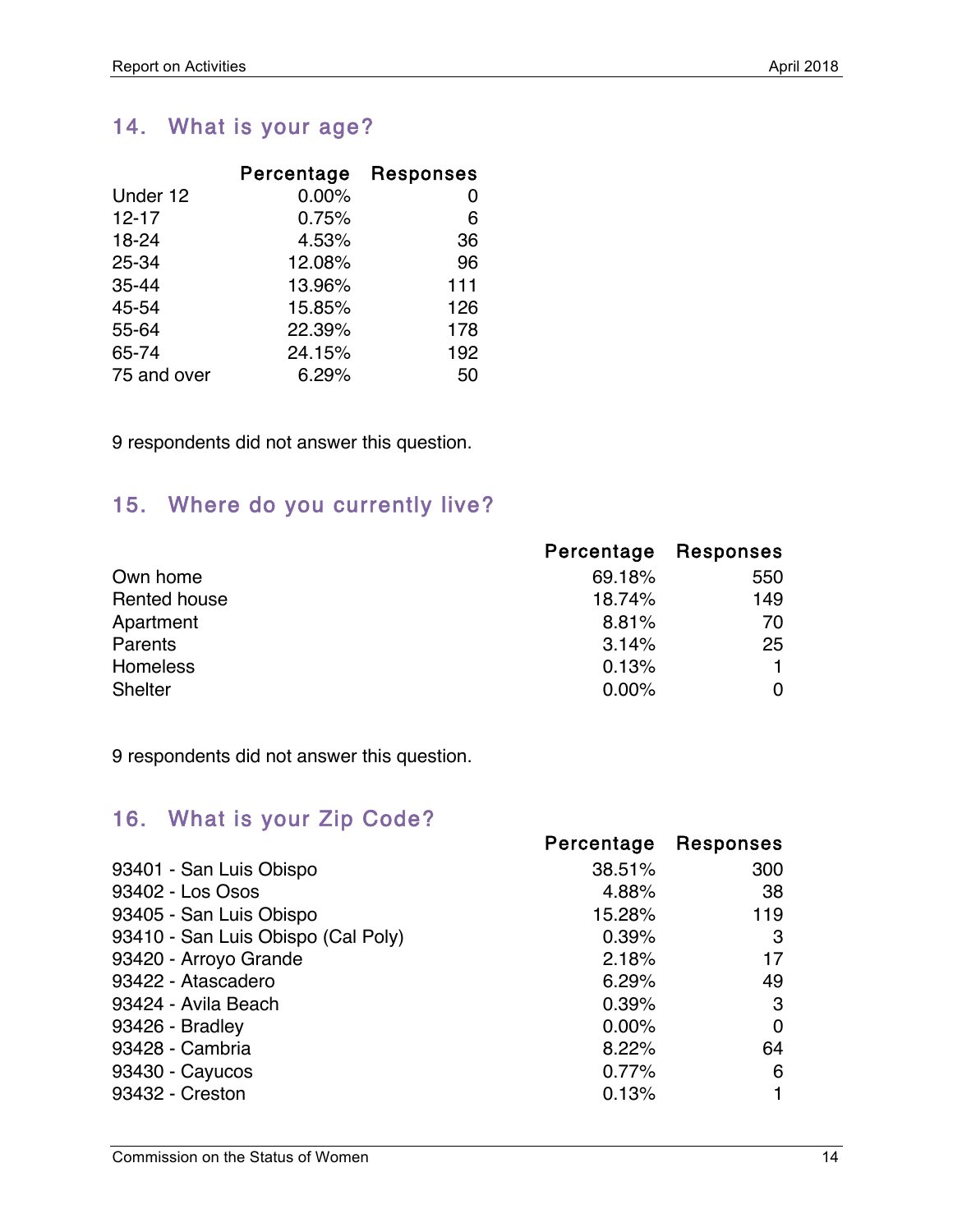| 1.28%    | 10 |
|----------|----|
| $0.00\%$ | 0  |
| 3.72%    | 29 |
| 2.44%    | 19 |
| 0.77%    | 6  |
| 10.91%   | 85 |
| 1.54%    | 12 |
| 0.26%    | 2  |
| 0.00%    | 0  |
| 0.64%    | 5  |
| 0.26%    | 2  |
| 1.16%    | 9  |
|          |    |

25 respondents did not answer this question.

### 17. What is your Marital Status?

|                              | Percentage | <b>Responses</b> |
|------------------------------|------------|------------------|
| Married                      | 57.32%     | 454              |
| Single                       | 16.67%     | 132              |
| <b>Divorced</b>              | 12.50%     | 99               |
| Widowed                      | 6.31%      | 50               |
| Living with Domestic Partner | 5.81%      | 46               |
| Separated                    | 1.39%      | 11               |

12 respondents did not answer this question.

### 18. What are the age range(s) of your children and how many in each age range(s)?

| None        | 260 |
|-------------|-----|
| Under 6     | 65  |
| 6 to 10     | 75  |
| 11 to 17    | 89  |
| 18 and over | 365 |

50 respondents did not answer this question. These sums may be underrepresented due to misunderstanding of the question. Some respondents check the box instead of writing in the number of children.